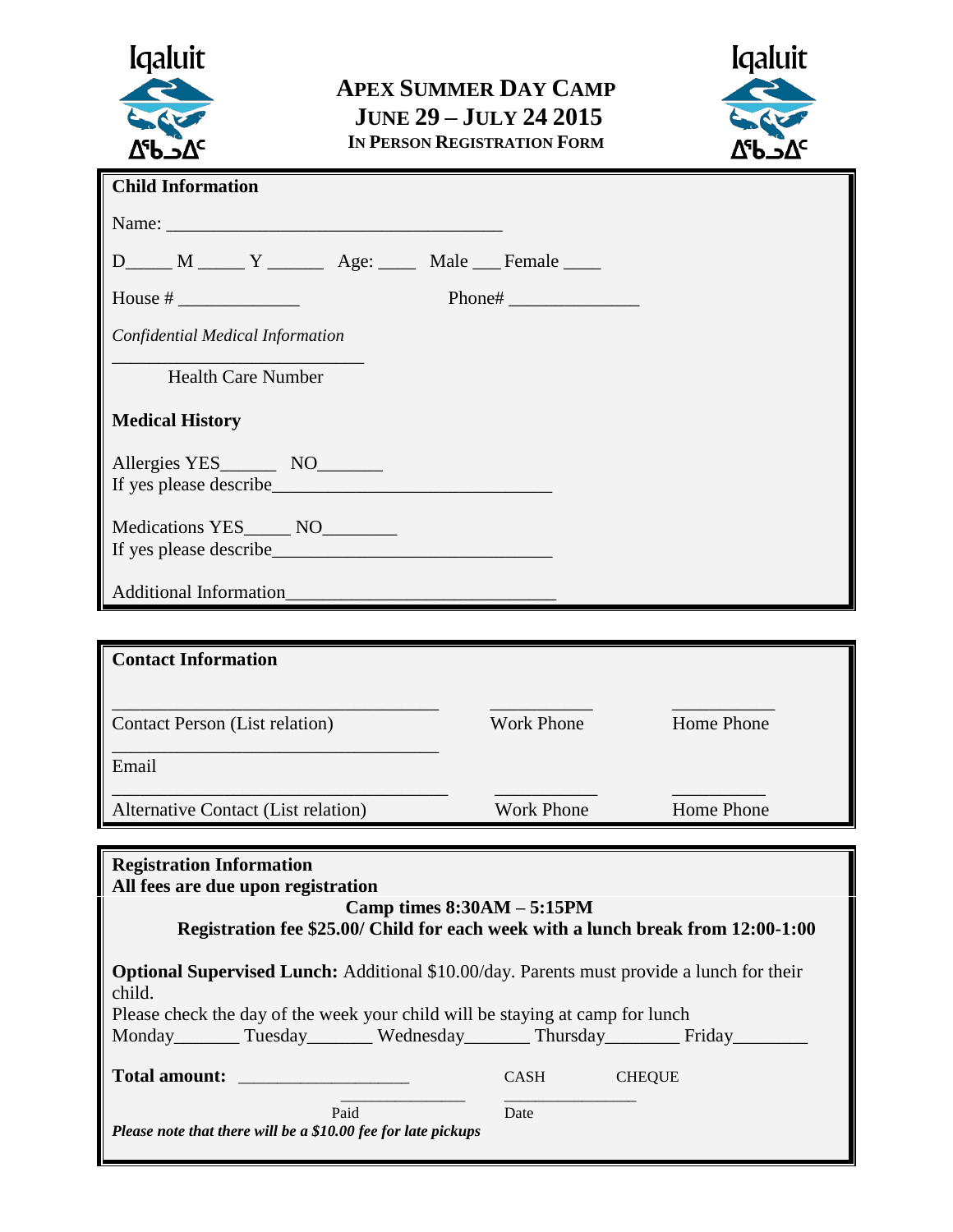

## **City of Iqaluit Photo RELEASE**

I hereby grant the City of Iqaluit approval to publish photographs in the likeness of a child (the "Child") named below for which I am parent or guardian. Photographs may be used for City of Iqaluit publications including but not limited to brochures, advertising and for use on the City of Iqaluit Web Site.

In the event that the City of Iqaluit uses a photograph depicting the Child, in consideration of the publishing of such photograph, and for other good and valuable consideration herein acknowledged as received, the undersigned hereby grants to the City of Iqaluit, its heirs, legal representatives and assigns, those for whom the City of Iqaluit is acting, and those acting with its authority and legal permission, the irrevocable and unrestricted right and permission to copyright in their own name or otherwise, and in part, or composite or distorted in character or in form, without restriction as to changes and alterations, in conjunction with the Child's name or a fictitious name, or reproductions thereof in color or otherwise, made through any medium and in any and all media now or hereafter known for illustration, promotion, art, editorial, advertising, trade, or any other purpose whatsoever. I also consent to the use of any printed matter in conjunction herewith.

I hereby waive any right that I may have on behalf of the Child to inspect or approve the finished product or products and the advertising copy or other matter that may be used in conjunction therewith or the use to which it may be applied.

I hereby release, discharge and agree to save harmless the City of Iqaluit, its heirs, legal representatives and assigns, and all persons acting under the City of Iqaluit's permission or authority or those for whom it is acting, from any liability by virtue of any blurring, distortion, alteration, optical illusion, or use in composite form, whether intentional or otherwise that may occur or be produced in the taking of said picture or in any subsequent processing thereof, as well as any publication thereof, including without limitation any claims for libel or invasion of privacy.

I hereby warrant that I am the parent or guardian of the child named below, am of full age and have the right to contract in my own name. I have read the above agreement and release the City of Iqaluit to publish the photograph(s) for its purposes. Photo taken in Iqaluit, NU, during the Apex Summer Day Camp between **Monday, June 29 2015 – Friday, July 24, 2015**.

\_\_\_\_\_\_\_\_\_\_\_\_\_\_\_\_\_\_\_\_\_\_\_\_\_\_\_\_\_\_\_ Name of the Child

\_\_\_\_\_\_\_\_\_\_\_\_\_\_\_\_\_\_\_\_\_\_\_\_\_\_\_\_\_\_\_ Name of Parent/Guardian

\_\_\_\_\_\_\_\_\_\_\_\_\_\_\_\_\_\_\_\_\_\_\_\_\_\_\_\_\_\_\_ \_\_\_\_\_\_\_\_\_\_\_\_\_\_\_\_\_\_\_\_\_\_\_\_\_\_\_\_\_\_\_\_ Signature of Parent/Guardian Date

\_\_\_\_\_\_\_\_\_\_\_\_\_\_\_\_\_\_\_\_\_\_\_\_\_\_\_\_\_ \_\_\_\_\_\_\_\_\_\_\_\_\_\_\_\_\_\_\_\_\_\_\_\_\_\_\_\_\_\_\_\_ Witness **Date**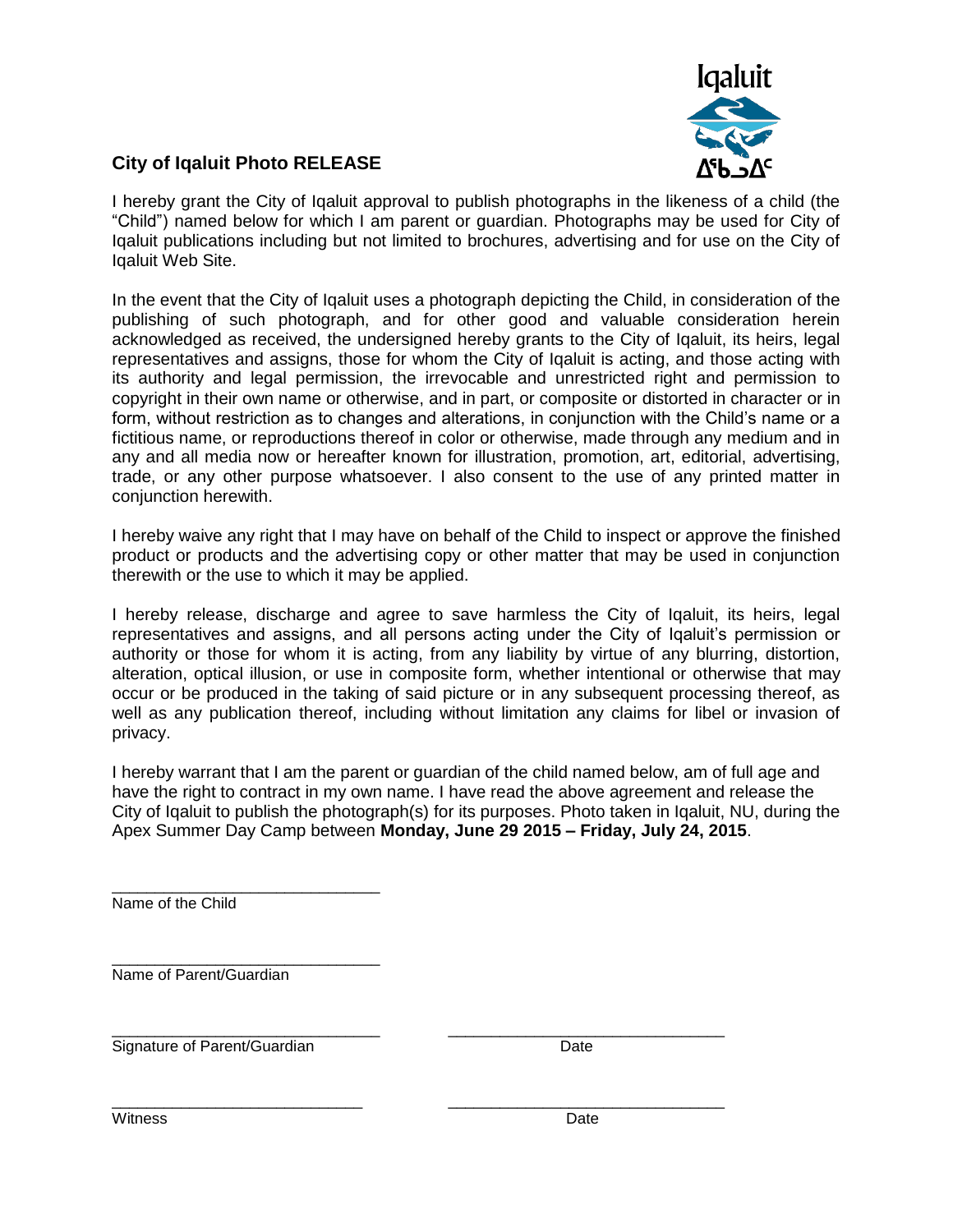## **City of Iqaluit Waiver**

### **Apex Summer Day Camp – June 29 – July 24 2015 City of Iqaluit**

#### **IMPORTANT – PLEASE READ CAREFULLY. YOU ARE SIGNING AWAY LEGAL RIGHTS ON BEHALF OF YOUR CHILD AND YOURSELF**

#### **IF YOU HAVE ANY QUESTIONS OR CONCERNS ABOUT THIS WAIVER PLEASE CONTACT THE CITY OF IQALUIT PRIOR TO SIGNING AT 979-5620. Completed waiver must be submitted to the Recreation Department by Monday, June 29, 2015.**

Participant's Name \_\_\_\_\_\_\_\_\_\_\_\_\_\_\_\_\_\_\_\_\_\_ Date of Birth \_\_\_\_\_\_\_/\_\_\_\_\_\_\_/\_\_\_\_\_\_\_

Parent/Guardian: \_\_\_\_\_\_\_\_\_\_\_\_\_\_\_\_\_\_\_\_\_\_\_\_Contact Number ( \_\_\_) \_\_\_\_\_\_\_-\_\_\_\_\_\_\_

The City of Iqaluit's Apex Summer Day Camp strives to provide a safe, clean and fun atmosphere.

In Consideration of my child's voluntary participation in the Program in Iqaluit, Nunavut, including all Program Activities planned throughout the City of Iqaluit, I acknowledge and agree on behalf of myself and my child identified above that:

- 1. The risk of serious injury from participating in the Program Activities, although minimal, does exist;
- 2. My child is physically fit to participate in the Iqaluit Apex Summer Day Camp and I agree that all Program Activities are appropriate for my child;
- 3. I, for myself and my child, knowingly and freely assume all such risks, both known and unknown, even if arising from the negligence of the City of Iqaluit and assume full responsibility for my child's participation at the Program;
- 4. I and my child willingly agree to comply with the stated Terms and Conditions for participation and to obey the direction and requests of the City of Iqaluit staff. If I observe any hazards during my presence or my child's participation, I will remove myself and my child from the participation and immediately bring the said hazard to the attention of the nearest City of Iqaluit **Recreation Department** Employee;
- 5. I, for myself, my child and on behalf of my heirs, assigns, personal representatives, insurers and next of kin, HEREBY WAIVE, RELEASE, AND HOLD HARMLESS, the City of Iqaluit and its agents, employees, volunteers, officers and directors (collectively the "City of Iqaluit") from any and all claims, demands, lawsuits, actions, causes of action, complaints, litigation, costs (including legal costs or fees) or liabilities arising out of, or in any way related to, any loss, damage, expense or injury (whether to person or property) that I or my child may suffer as a result of my child's participation in the Camp, due to any cause whatsoever;
- 6. I AGREE TO HOLD HARMLESS AND INDEMNIFY the City of Iqaluit from any and all claims, demands, lawsuits, actions, causes of action, complaints, litigation, expenses, costs (including legal costs or fees) or damages (whether to person or property), of any kind or nature whatsoever, that they might suffer or incur arising out of or in any way related to my minor child's involvement or participation in the Camp; and
- 7. This release and waiver extends to all acts of negligence by the City of Iqaluit and is intended to be as broad and inclusive as permitted by the laws of the Nunavut Territory, and of Canada as applied in Nunavut, and if any portion of the agreement is held invalid, it is agreed that the balance shall, notwithstanding, continue in full legal force and effect.

I HAVE READ THIS RELEASE AND WAIVER OF LIABILITY AGREEMENT, FULLY UNDERSTAND ITS TERMS, UNDERSTAND THAT I HAVE GIVEN UP RIGHTS TO MYSELF AND MY CHILD BY SIGNING IT, AND SIGN IT FREELY AND VOLUNTARILY WITHOUT INDUCEMENT.

| Χ               | Date                   |
|-----------------|------------------------|
| Parent/Guardian |                        |
| X               |                        |
| Witness         | Witness Name – Printed |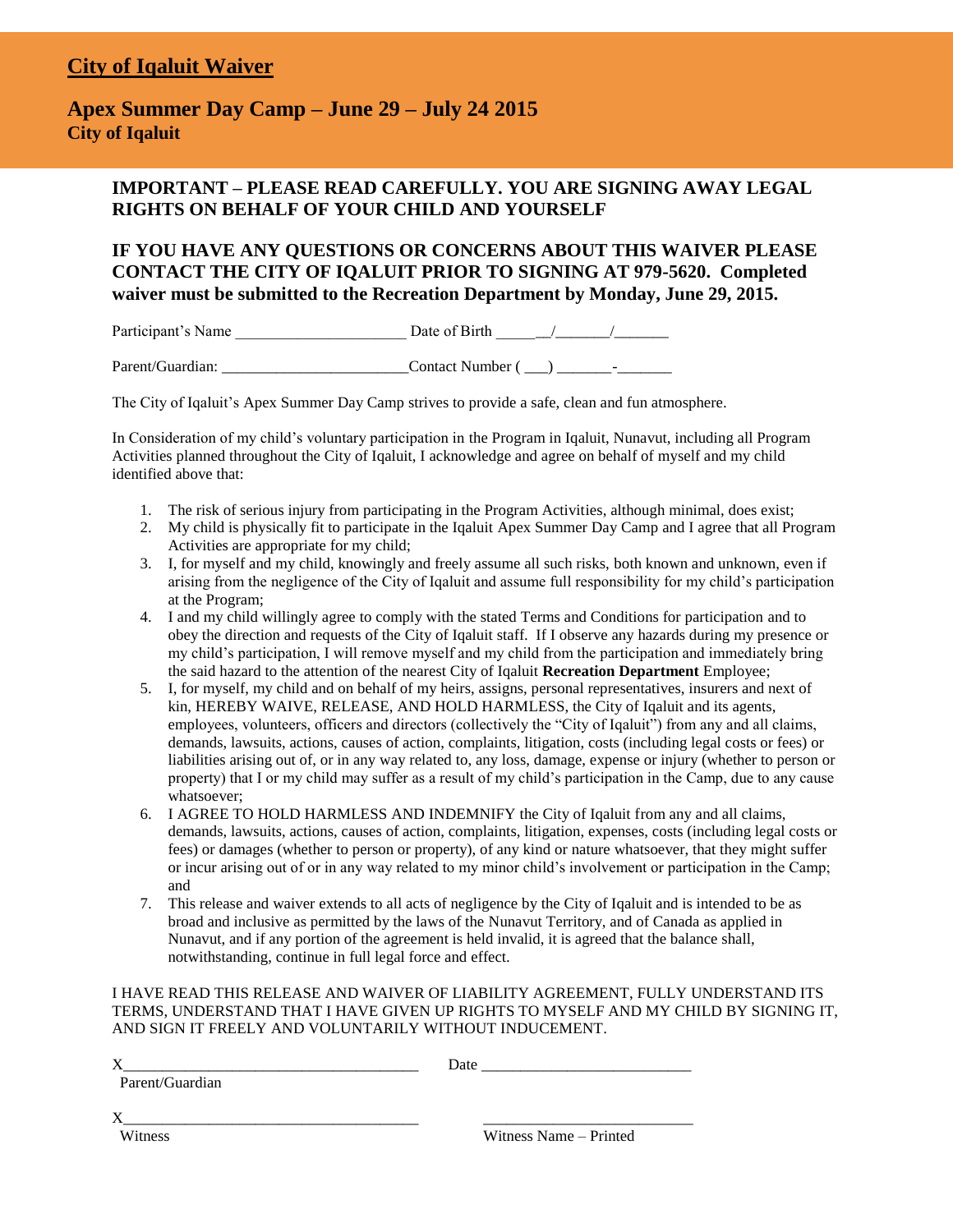# **Assumption of Risk**

#### **While unlikely, there are some consequences of participating in the following planned activities, that could cause serious injury.**

Activities that may be included during the Apex Summer Day Camp include:

- Travel to and from sites for activities including walking, taxi;
- Sport activities both indoor and outdoor;
- Indoor and outdoor games;
- Competitive activities;
- Possible use of inflatable bouncers;
- Hiking on the land, near water and ice;
- Drama and performances;
- Arts and Crafts; including painting
- Ice Skating at Old Arena;
- Skateboard and/or Inline Skating at the Skatepark;
- Special Events;

I HAVE READ THIS ASSUMPTION OF RISK, FULLY UNDERSTAND ITS TERMS, UNDERSTAND THAT I HAVE GIVEN UP RIGHTS TO MYSELF AND MY CHILD BY SIGNING IT, AND SIGN IT FREELY AND VOLUNTARILY WITHOUT INDUCEMENT.

Parent/Guardian

X\_\_\_\_\_\_\_\_\_\_\_\_\_\_\_\_\_\_\_\_\_\_\_\_\_\_\_\_\_\_\_\_\_\_\_\_\_\_ Date \_\_\_\_\_\_\_\_\_\_\_\_\_\_\_\_\_\_\_\_\_\_\_\_\_\_\_